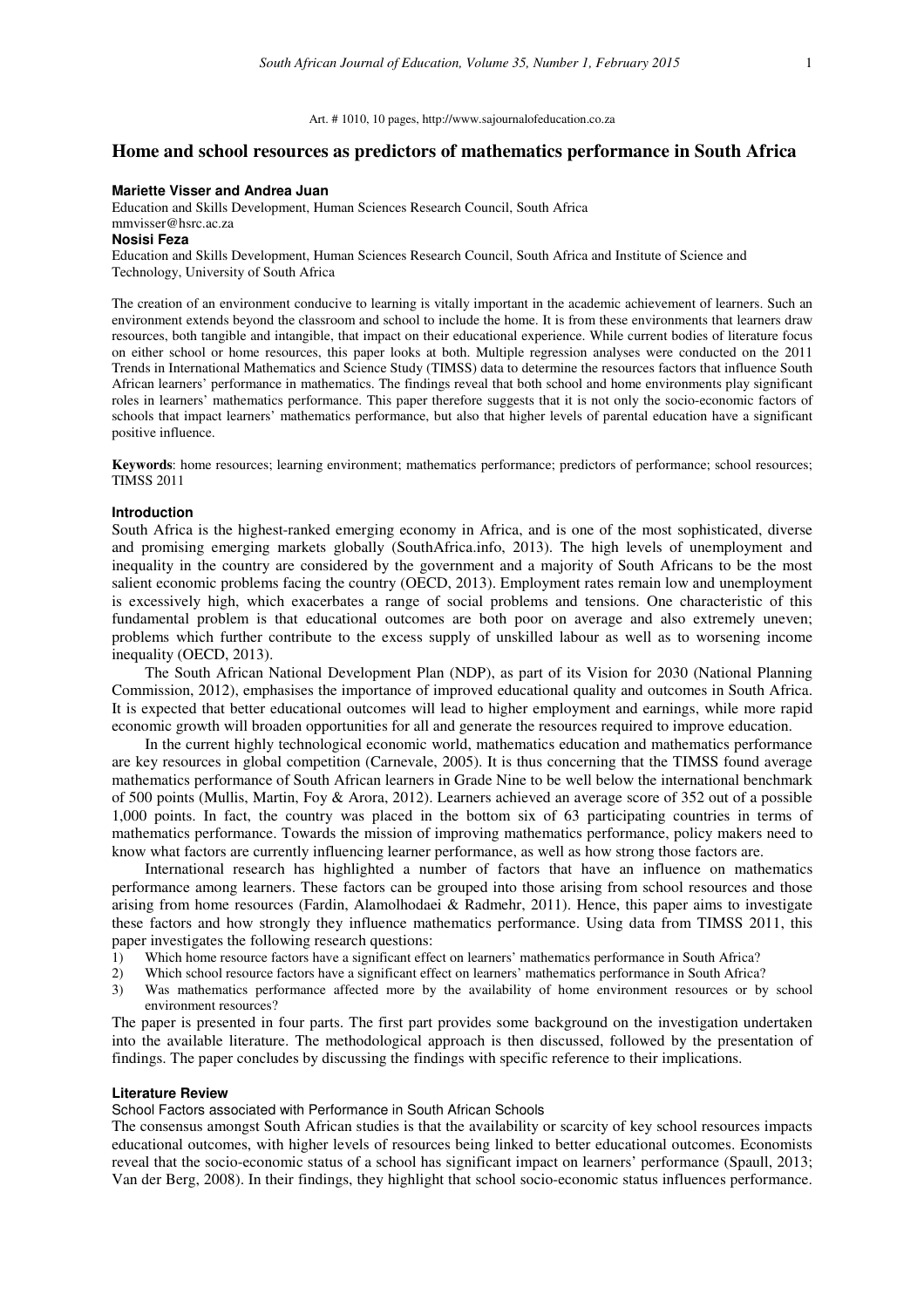Whereas individual learners with higher socioeconomic status perform poorly in poor schools, poor learners attending affluent schools improve in reading and mathematics. Spaull (2011, 2013) goes further in identifying the two kinds of school the system has, that is – wealthy functional schools and poor dysfunctional schools – and the roles they play in providing quality education to learners. These findings suggest that poorly resourced schools also have teachers with poor qualifications, while better-resourced schools are able to attract good quality teachers with higher qualifications. Sayed and Ahmed (2011) state that the South African education system is challenged by equity issues, diverse needs, as well as the challenges of meeting rights for fair education involvement and quality provision of education services. Mbugua, Kibet, Muthaa and Nkonke (2012) support the latter findings, by highlighting school factors as being highly influential in mathematics performance of Kenyan learners. In their findings, overcrowding and insufficient teaching materials were both found to impact on academic performance.

Howie's (2003) findings on factors that influence South African learners' mathematics performance in TIMSS 1999 proved socio-economic status to have less of an effect than home language and class size. However, according to Hattie (2009), class size has a close-to-zero effect on achievement. We argue that Howie's (2003) findings on class size were influenced by apartheid era education policies, which allocated higher resources to schools for white learners. However, since 1999, the socio-economics status gap has changed, and hence, for the purposes of this paper, resources from home and school are both important variables included to determine the influence of socioeconomic status on mathematics performance.

Another factor that makes this context unique, and that has a significant role in mathematics performance among South African learners, is the language of teaching and learning when this is different from the home language (Howie, 2003). These studies reveal that learners perform better if the language of learning and teaching is the same as the language spoken at home. With South Africa being a multilingual country, this variable needs to be acknowledged in practice for the benefit of the learners. Unfortunately the socio-economic differences in the South African education system are strongly connected to ethnicity, and gender (Wabiri & Taffa, 2013).

# Home Factors that influence Mathematics **Performance**

Literature relating to the effect of home resources on academic achievement has highlighted a number of factors including parental education, parental income, and parental occupation (Sirin, 2005).

Thus, parental socio-economic status plays a significant role in influencing mathematics performance. The findings of Okpala, Okpala and Smith (2001) support the results of Sirin's (2005) meta-analysis, which indicates that home socioeconomic status is associated with achievement. A study that seems to challenge these findings explores the relationship between learners' home socio-economic background and their mathematics performance in Nigeria. It reveals that, regardless of socio-economic background, the majority of the students were of average academic ability in mathematics (Olatunde, 2010). The challenge with this latter study is that only frequencies were used to look at the relationships – a method that cannot provide a rigorous statistical assessment of relationships. For this reason, this paper cannot use these findings to support any argument. We therefore conclude that the literature supports the assertion that home factors do indeed influence learner performance.

## **Methodology**

## Data Source and Sample

Data for this paper was sourced from the TIMSS 2011 study conducted by the International Association for the Evaluation of Educational Achievement (IEA). TIMSS was first conducted in 1995 and the study has been repeated every fourth year since then. South Africa took part in 1995, 1999, 2003 and 2011.

From the population of 10,085 South African schools that offered Grade Nine classes in 2011, a stratified random sample of 298 schools was selected by the IEA Data Processing and Research Centre. The sample was stratified by province, language of instruction (Afrikaans, English, or dual medium – both Afrikaans and English) and type of school (independent, public-and-not-Dinaledi, public-and-Dinaledi). A further random selection process of classes was applied for each sampled school after which intact classes participated in the survey. A total of 11,969 Grade Nine learners participated in the 2011 TIMSS study for South Africa.

#### Measurement of Mathematics Achievement

One of the consequences of TIMSS' ambitious reporting goals is that more questions are required for the assessment than can be answered by any one learner in the amount of testing time available (Mullis, Martin, Ruddock, O'Sullivan & Preuschoff, 2009). TIMSS 2011 used a matrix-sampling approach to package the entire assessment pool of mathematics and science items into a set of 14 booklets. The booklets were assembled from various combinations of these items. Each learner completed only one booklet. To summarise the achievement results on a common scale with a mean of 500 and a standard deviation of 100, TIMSS 2011 used item response theory (IRT)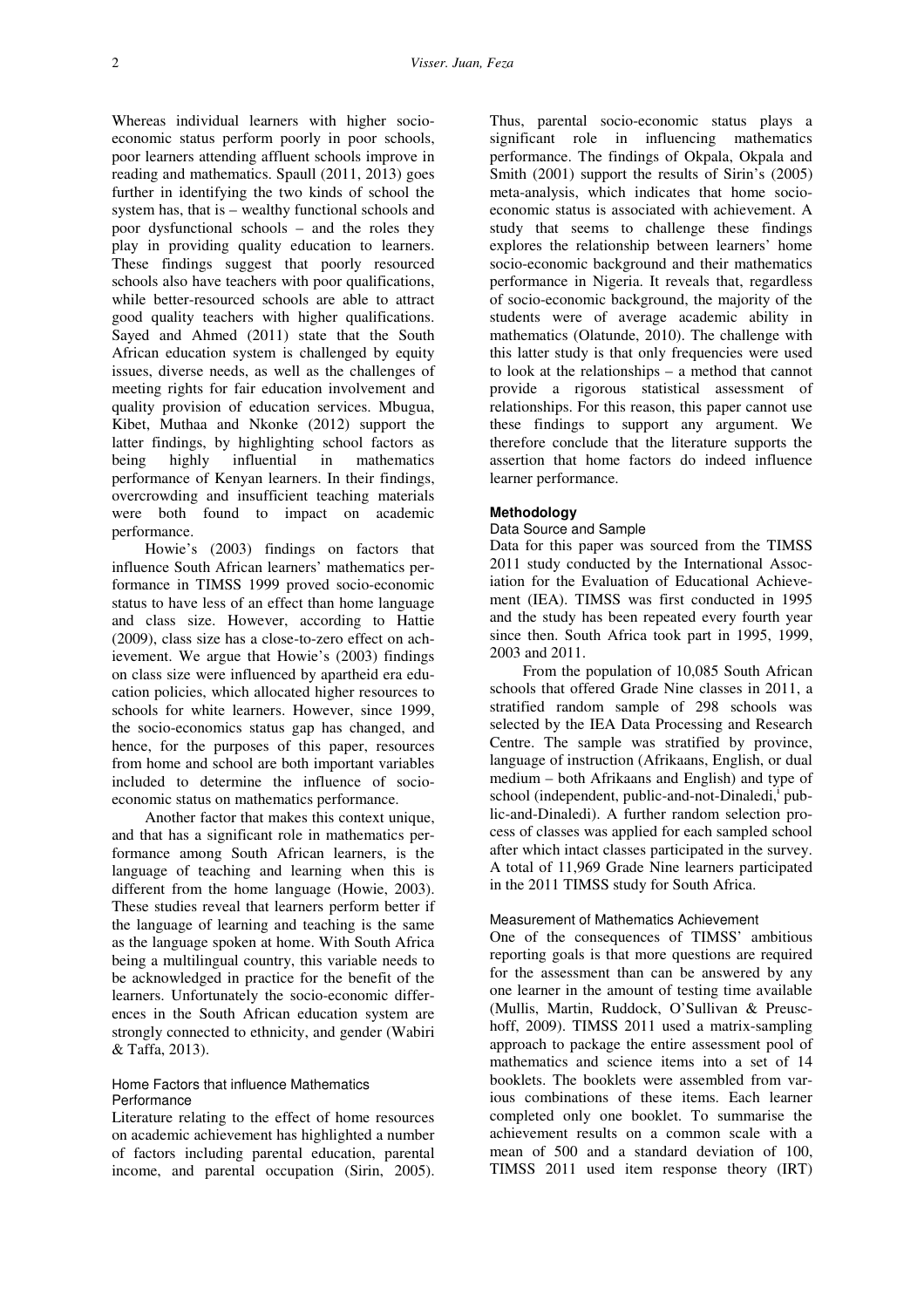methods. The TIMSS IRT scaling approach used "plausible values" methodology to obtain achievement scores in mathematics for all learners. This was necessary as it was not feasible for each learner to answer every item, thus each learner responded to only a part of the assessment item pool. Achievement scores were calculated out of a possible 1,000 scale points.

The achievement tests represented the curricula of the participating countries. The process of ensuring non-biased testing included modifying specifications in accordance with data from curriculum analysis and piloting of the instruments.

### Data Analysis

The data analysis for this paper was done with SPSS version 20 and the IEA International Database (IDB) Analyzer (Version 3.1.17), which is a plug-in for SPSS developed by the IEA Data Processing and Research Centre (IEA-DPC). The IDB Analyzer (Version 3.1.17) is developed to analyse data from IEA surveys that use a complex sample design and make use of plausible value technology (IEA, 2012; Neuschmidt, 2007).

The data was subjected to exploratory and inferential data analysis. Cluster robust multiple regression analysis (Strehl & Ghosh, 2002) was used to investigate the effects that exposure to certain selected home and school resources had on the performance of Grade Nine learners in mathematics. The aim was to identify and investigate the quantitative effect of independent variables upon mathematics performance as the dependent variable. The selected independent variables, their origin and the methods and procedures with which they were derived are provided in the Appendix. Statistics such as frequencies, mean scores, minimum and maximum values of each item is also provided as a source of reference.

A number of regression models were prepared for the purpose of searching for the best model. By using the "Enter" method, three multiple regression analyses were conducted to address the three research questions of the paper. The multiple regression analysis on the effects of home resources addressed the first research question; the multiple regression analysis on school resources relates to the second research question; and the third multiple regression analysis testing which of the two sets of independent variables (home or school resources) had the highest effect on learners' mathematics performance, addressed the third research question.

### **Results**

In this section, the main findings of the research are presented. Findings on the regression analyses are ordered by home resources first, then by school resources and, lastly, by the effects of both home and school resources.

**Table 1** Results of a multiple regression analysis on the effects of home resource variables on mathematics performance

| <u>DVI I VI III.III IV</u> |             |             |             |              |              |              |             |
|----------------------------|-------------|-------------|-------------|--------------|--------------|--------------|-------------|
|                            | Regression  | Regression  | Regression  | Standardised | Standardised | Standardised | Statistical |
| Regression                 | Coefficient | Coefficient | Coefficient | Coefficient  | Coefficient  | Coefficient  | Significant |
| Variable                   |             | (s.e.)      | (t-value)   |              | (s.e.)       | $(t-value)$  | (p-value)   |
| (CONSTANT)                 | 286.74      | 4.42        | 64.94       |              |              |              |             |
| PARENTOUAL PM              | 20.51       | 3.26        | 6.29        | 0.11         | 0.02         | 6.54         | p<.01       |
| PARENTOUAL MP              | 7.87        | 3.49        | 2.25        | 0.04         | 0.02         | 2.22         | p<.05       |
| BSBG03                     | 41.85       | 3.51        | 11.93       | 0.22         | 0.02         | 12.9         | p<.01       |
| BSBG04                     | 14.63       | 3.07        | 4.77        | 0.07         | 0.02         | 4.74         | p<.01       |
| <b>HOMEASSET</b>           | 10.42       | 0.69        | 15.1        | 0.30         | 0.02         | 15.44        | p<.01       |
| <b>PARENTINVOLV</b>        | $-11.92$    | 1.63        | $-7.33$     | $-0.13$      | 0.02         | $-7.55$      | p<.01       |

## Regression Analyses

The results of the regression analysis, which included home resource measures as predictors, are depicted in Table 1, and indicate that the selected home resource variables accounted for 30.0% of the variance in the mathematics scores ( $\mathbb{R}^2 = .30$ , Adjusted  $R^2 = .30$ , p<.01). Similarly, the results of the regression analysis on school resource measures as predictors are presented in Table 2, and indicate that the selected school resource variables accounted for 21.0% of the variance in mathematics performance ( $R^2 = .21$ , Adjusted  $R^2 = .21$ , p<.01). The results of the final regression analysis, in which both home and school resource predictors were included, are presented in Table 3, which shows that 38.0% of the variance in mathematics

performance was explained by these variables  $(R^2)$  $= .38$ , Adjusted R<sup>2</sup> = .38, p<.01).

It is evident from the results reflected in Table1 that all independent home resource variables significantly contributed to the dependent variable. It is furthermore clear that (in order of having the highest to lowest effect on performance) the effect of: having more assets at home<br>(HOMEASSET)( $\beta = .30$ ,  $p < .01$ ), using the  $(HOMEASSET)(\beta = .30, \quad p<.01)$ , using the language most frequently spoken at home in the test  $(BSBG03)(\beta = .22, p<.01)$ , and having a parent with higher qualifications than Grade 12 (matric) (PARENTQUAL PM)( $\beta$  = .11, p<.01) had a positive effect on learners mathematical results. The number of books at home also positively affected mathematics performance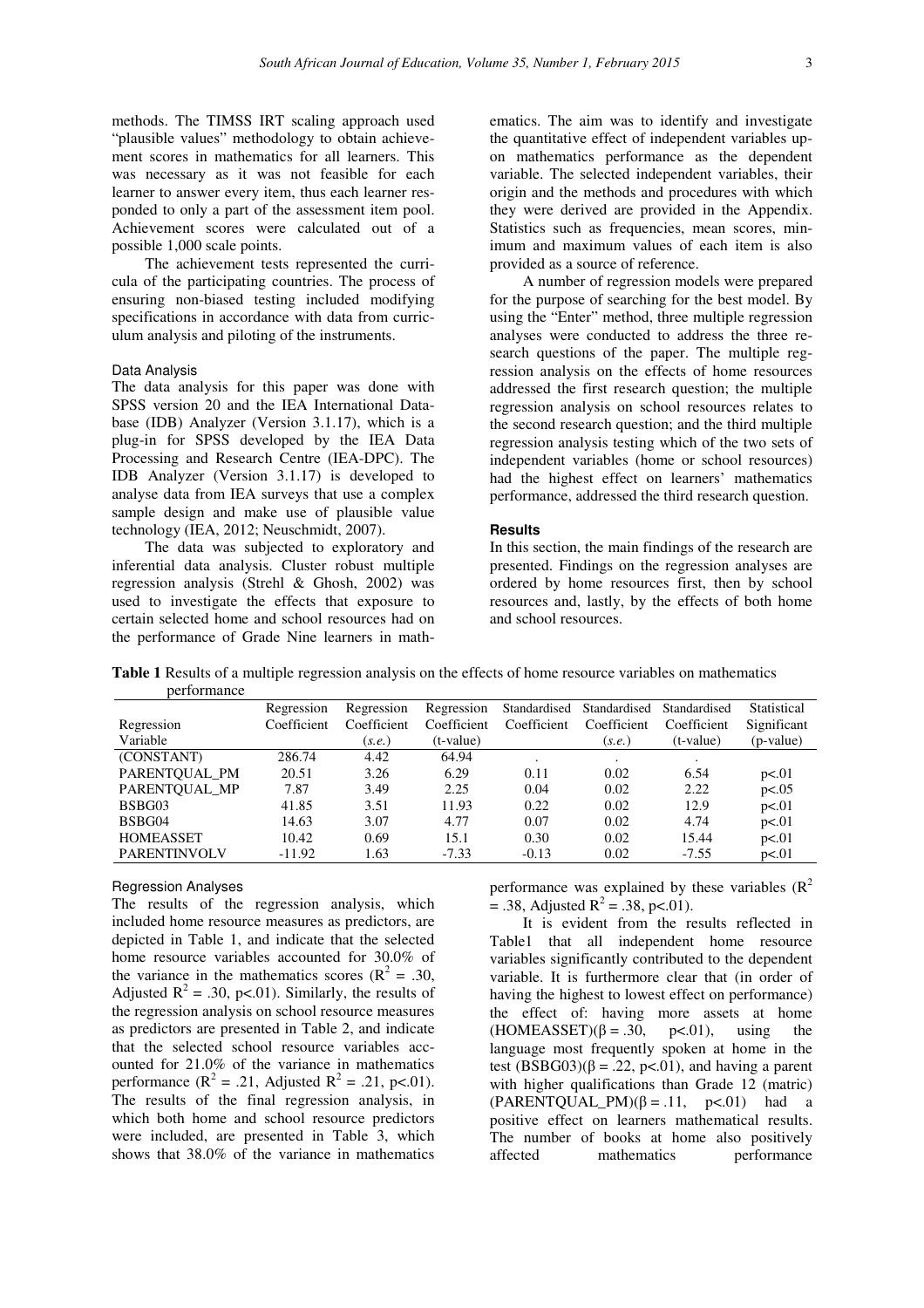$(BSBG04)(\beta = .07, p<.01)$ , while parental involvement in learners' homework from school negatively impacted on mathematics performance  $(PARENTINVOLV)(\beta = -.13, p<.01).$ 

There was, on average, a 42 point difference  $(BSBG03)(\beta = 41.85, p<.01)$  between the results of learners who spoke the language of the test always, or almost always, at home, and the group of learners who spoke the test language sometimes or never at home. It was also found that learners performed, on average 10 points better for each additional asset at home  $(HOMEASSET)(\beta = 10.42, p<.01)$ . Learners with parents who had qualifications higher than Grade 12 (post-matric qualifications) performed, on average, 21 points higher than learners whose parents' highest qualification was Grade 12 or lower (PARENTQUAL PM)(β = 20.51, p<.01).

Table 2 presents the results of the regression analysis on the effects of school resources on mathematics performance.

The multiple regression analysis on school resources showed that the effects of instruction based on (or supplemented with) textbooks (BTBM20A\_B, BTBM20A\_S), workbooks or worksheets (BTBM20B\_B, BTBM20B\_S) and instruction supplemented by concrete objects (BTBM20C\_S) were not statistically significant. The results also revealed (in order of having the highest to lowest effect) that the condition of the school building  $(BTBG08A)(\beta=.20, p<.01)$ , the class size  $(BTBG12)(\beta = -18, p<.01)$ , and the capacity of the school to provide instruction (where this was affected by a shortage or inadequacy of resources)  $(BCBGMRS)(\beta = .17, p<.01)$  had the highest effect on learners' mathematics performance.

The condition of the school building (BTBG08A) contributed significantly and positively to learners' mathematics performance (β = .20, p<.01). The analysis revealed that learners who attended schools where the building needed minor or no repairs performed, on average, 35 points better than learners who attended schools with moderate to serious building problems  $(BTBG08A)(\beta = 35.06, p<.01).$ 

**Table 2** Results of a multiple regression analysis on the effects of school resource variables on mathematics performance

|                | Regression  | Regression  | Regression  | Standardised | Standardised. | Standardised. | Statistical |
|----------------|-------------|-------------|-------------|--------------|---------------|---------------|-------------|
| Regression     | Coefficient | Coefficient | Coefficient | Coefficient  | Coefficient   | Coefficient   | Significant |
| Variable       |             | (s.e.)      | $(t-value)$ |              | (s.e.)        | $(t-value)$   | (p-value)   |
| (CONSTANT)     | 318.21      | 27.99       | 11.37       | $\cdot$      | ٠             | $\bullet$     |             |
| BTBG12         | $-0.87$     | 0.25        | $-3.44$     | $-0.18$      | 0.05          | $-3.56$       | p<.01       |
| BCBG07         | 0.22        | 0.12        | 1.79        | 0.10         | 0.05          | 2.05          | p<.05       |
| <b>BCBGMRS</b> | 9.07        | 2.59        | 3.5         | 0.17         | 0.05          | 3.34          | p<.01       |
| BTBG08A        | 35.06       | 7.82        | 4.48        | 0.20         | 0.04          | 4.59          | p<.01       |
| BTBM20A B      | $-33.19$    | 17.32       | $-1.92$     | $-0.17$      | 0.09          | $-1.88$       | n.s.        |
| BTBM20A S      | $-25.97$    | 18.39       | $-1.41$     | $-0.13$      | 0.1           | $-1.39$       | n.s.        |
| BTBM20B B      | 1.03        | 9.96        | 0.1         | 0.01         | 0.06          | 0.10          | n.s.        |
| BTBM20B S      | 0.89        | 9.29        | 0.1         | 0.01         | 0.05          | 0.10          | n.s.        |
| BTBM20C B      | $-28.07$    | 12.2        | $-2.3$      | $-0.12$      | 0.05          | $-2.20$       | p<.05       |
| BTBM20C S      | $-4.98$     | 10.05       | $-0.5$      | $-0.03$      | 0.05          | $-0.49$       | n.s.        |
| BTBM20D B      | 50.49       | 11.75       | 4.3         | 0.13         | 0.03          | 3.72          | p<.01       |
| BTBM20D S      | 31.06       | 9.19        | 3.38        | 0.14         | 0.04          | 3.69          | p<.01       |

Note: n.s. = not statistically significant

Class size (BTBG12) also played a major role in the mathematics scores. It was found that, for each learner added to a class, the average score of the class dropped by one point  $(BTBG12)(\beta = -.87)$ p<.01). Of all the school resource variables, *class size* negatively contributed the second highest portion after the variable on the condition of the school buildings, which had a positive effect.

The effect on the learners' mathematics performance of the school's capacity to provide instruction (BCBGMRS) (where this was affected by a shortage or inadequacy of general school and mathematical resources) was significant, and positive ( $\beta$  = 9.07, p<.01). The results showed that for each unit increase on the index scale learners performed, on average, nine points better.

Having computers for the purposes of instruction of Grade 9 learners at the school

(BCBG07) positively affected learner achievement in mathematics  $(\beta = .10, p<.05)$ . A further contributing predictor of higher scores was teachers' utilisation of computer software as basis for or as supplement to mathematics instruction  $(BTBM20D_B)(\beta = .13 \text{ p} < .01)$  and  $(BTBM20D_S)$  $(\beta = .14, \text{ p} < .01),$  respectively.

#### Final Model

The final model tested the effects of both home and school resources simultaneously in a regression analysis as presented in Table 3. The analysis shows that the number of home assets present in learners' homes had the highest positive effect on mathematics performance  $(HOMEASSET)(\beta = .24)$ p<.01). It was found that for each additional asset in a learner's home, the learner scored, on average,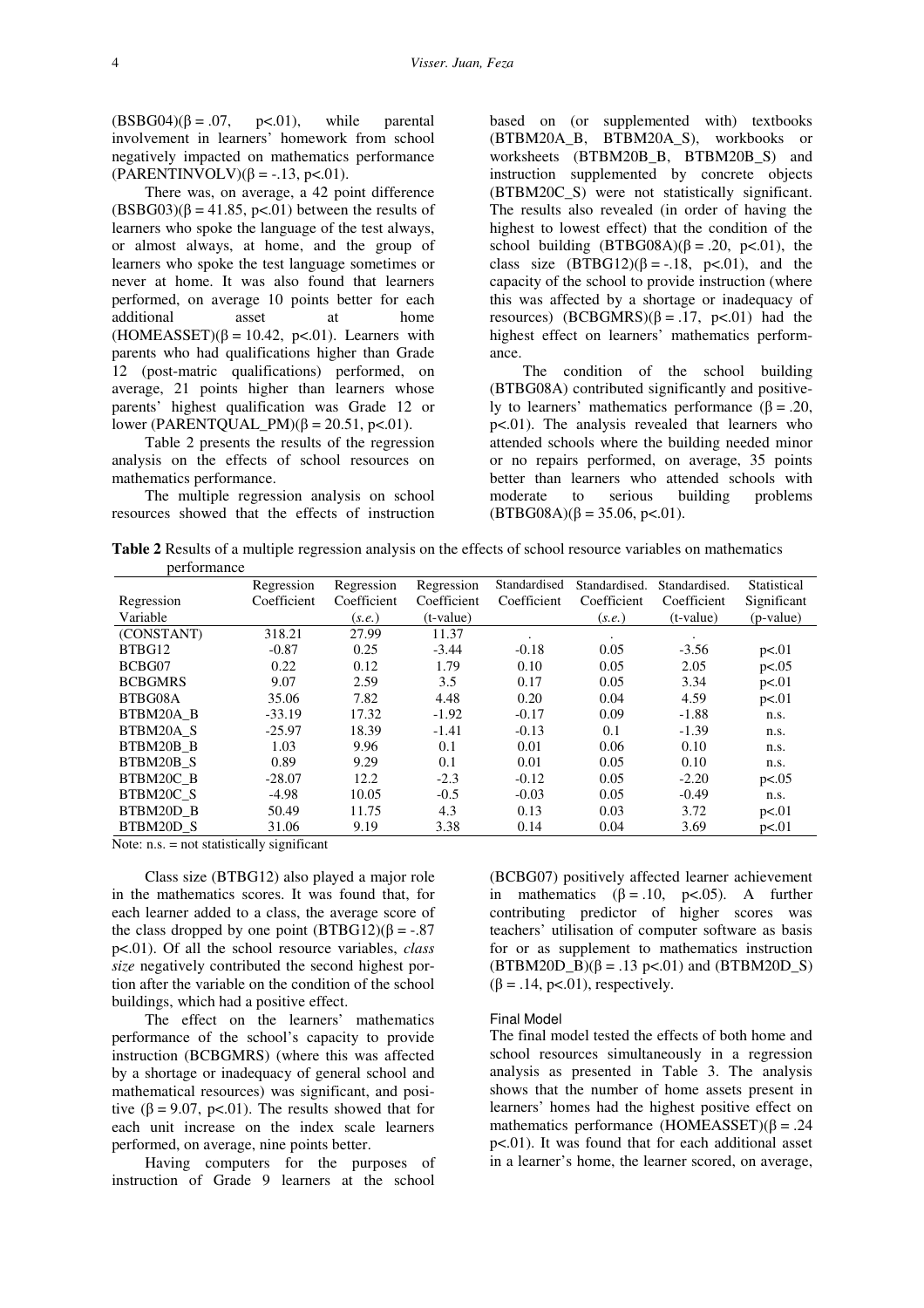8 points higher in mathematics (HOMEASSET)( $\beta = 8.24$  p<.01).

The second most important predictor of mathematics performance was the language most often spoken at home  $(BSBG03)(\beta = .17 \text{ p} < .01)$ . The data analysis suggests that learners who used the language most frequently spoken at home in the test, scored on average 32 points higher than learners who spoke the language of the test only sometimes or never at their homes  $(BSBG03)(\beta = 32.43)$ p<.01).

The third most important predictor of mathematics performance was the condition of the school building  $(BTBG08A)(\beta=.12 \text{ p} < .01)$ . Learners who attended schools with minor or no problems with the building performed, on average, 21 points higher than learners who attended schools with moderate to serious problems with their school buildings (BTBG08A)( $\beta$  = 20.56 p<.01).

With regard to Table 3, the finding on the

involvement of parents in learners' school homework at home was surprisingly negative  $(PARENTINVOLV)(\beta = -10.43 \quad p<.01)$ . This finding could be related to the highest level of qualification of either parent. Further investigation is needed. Additionally, as expected, larger class sizes had a negative effect on mathematics performance  $(BTBG12)(β = -.50 p < .05)$ . Interestingly, by comparing the regression analyses – which included home resources only with the analysis on both home and school resources – it was found that the effect on mathematics performance of either parent having a qualification higher than Grade 12,was reduced in the combined model (PARENTOUAL PM) $(\beta = 20.51 \text{ p} < 0.01)$  and  $(\beta = 15.76 \text{ p} < 0.01)$ , respectively. In the combined model, learners who had a parent with qualifications higher than Grade 12 performed on average 16 points higher than learners with parents with lower qualifications.

**Table 3** Results of a multiple regression analysis on the effects of home and school resource variables on mathematics performance

|                     | Regression             | Regression  | Regression  | Standardised | Standardised | Standardised | Statistical |
|---------------------|------------------------|-------------|-------------|--------------|--------------|--------------|-------------|
| Regression          | Coefficient            | Coefficient | Coefficient | Coefficient  | Coefficient  | Coefficient  | Significant |
| Variable            |                        | (s.e.)      | $(t-value)$ |              | (s.e.)       | $(t-value)$  | (p-value)   |
| (CONSTANT)          | 283.89                 | 21.25       | 13.36       |              |              |              |             |
| PARENTQUAL_PM       | 15.76                  | 3.36        | 4.69        | 0.09         | 0.02         | 4.78         | p<.01       |
| PARENTOUAL MP       | 8.30                   | 3.86        | 2.15        | 0.04         | 0.02         | 2.11         | p<.05       |
| <b>PARENTINVOLV</b> | $-10.43$               | 1.72        | $-6.05$     | $-0.12$      | 0.02         | $-6.09$      | p<.01       |
| <b>HOMEASSET</b>    | 8.24                   | 0.91        | 9.08        | 0.24         | 0.03         | 8.87         | p<.01       |
| BTBM20D S           | 20.81                  | 6.29        | 3.31        | 0.09         | 0.03         | 3.53         | p<.01       |
| BTBM20D B           | 32.69                  | 9.00        | 3.63        | 0.08         | 0.03         | 2.82         | p<.05       |
| BTBM20C S           | $-8.02$                | 7.05        | $-1.14$     | $-0.04$      | 0.04         | $-1.12$      | n.s.        |
| BTBM20C B           | $-20.41$               | 9.49        | $-2.15$     | $-0.08$      | 0.04         | $-2.04$      | p<.05       |
| BTBM20B S           | $-5.62$                | 7.04        | $-0.80$     | $-0.03$      | 0.04         | $-0.79$      | n.s.        |
| BTBM20B B           | $-7.41$                | 7.43        | $-1.00$     | $-0.04$      | 0.04         | $-0.98$      | n.s.        |
| BTBM20A S           | $-10.76$               | 14.19       | $-0.76$     | $-0.05$      | 0.07         | $-0.74$      | n.s.        |
| BTBM20A_B           | $-21.69$               | 14.1        | -1.54       | $-0.11$      | 0.07         | $-1.51$      | n.s.        |
| BTBG12              | $-0.50$                | 0.18        | $-2.71$     | $-0.10$      | 0.04         | $-2.74$      | p<.05       |
| BTBG08A             | 20.56                  | 6.37        | 3.23        | 0.12         | 0.04         | 3.22         | p<.01       |
| BSBG04              | 10.42                  | 3.09        | 3.37        | 0.05         | 0.02         | 3.30         | p<.01       |
| BSBG03              | 32.43                  | 3.67        | 8.83        | 0.17         | 0.02         | 8.87         | p<.01       |
| <b>BCBGMRS</b>      | 6.05                   | 1.82        | 3.33        | 0.11         | 0.04         | 3.20         | p<.01       |
| BCBG07              | 0.15<br>$\cdot$ $\sim$ | 0.06        | 2.29        | 0.06         | 0.02         | 2.78         | p<.05       |

Note: n.s. = not statistically significant

### **Discussion and Implications**

The aim of this paper was to investigate home and school environments of learners and the effects that these environments have on mathematics performance. By first isolating the home environment, it was found that learners from higher socio-economic backgrounds, who spoke the language of the test at home, and had one parent with at least a Grade 12 education qualification performed better in mathematics. When examining the effects of the school environment, it was noted that the condition of the school buildings and the availability of general school and mathematics resources had a positive effect and the sizes of classes had a negative effect. Taking the analysis one step further, the school and home environment measures were

considered in unison, so as to determine the strongest effect on achievement. These findings showed that the socio-economic backgrounds of learners and the language that they spoke at home were the two most influential factors (home environment), followed by the condition of school infrastructure (school environment).

The predictors of TIMSS mathematics performance in South Africa have changed since 1999. Howie's (2003) study on the TIMSS 1999 data revealed that home language and class size had the most significant effects on mathematics performance. Furthermore, Van der Berg (2008) states that overcrowded and under-resourced classrooms had the strongest negative impact on learning out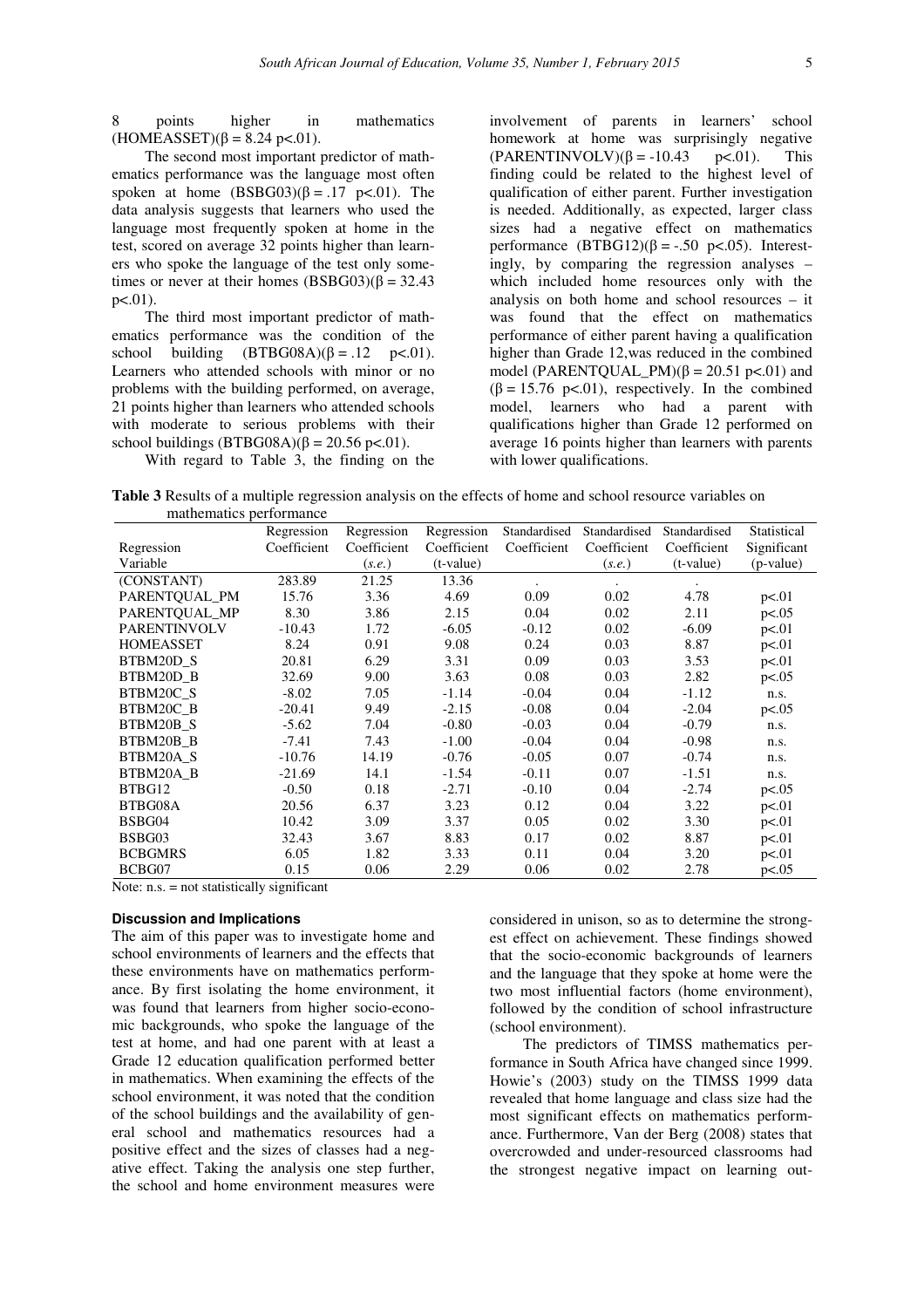comes, whereas this study – based on TIMSS 2011 data – revealed that no longer to be the case. These findings also contradict those found by Olatunde (2010), who found no relationship between socioeconomic background and mathematics ability.

The findings of this paper have far-reaching implications, in particular for policy makers and teachers. Interventions that aim to increase mathematics performance cannot be solely aimed at the school level. The findings point to a need to consider the home environment from which the learner originates. This may point to the need for interventions that compensate for the lack of home resources at the school level. Here, mathematics teachers must be made aware of the effect of these factors on the achievement of their learners in order to compensate for any deficiencies. In addition, policies regarding language as a resource for learning demand rigorous research that will focus on using home language as an enriching tool rather than just one of the subjects to be taught at school.

#### **Notes**

Dinaledi schools are public schools selected by the national Department of Basic Education. These schools have exhibited the potential to perform well and therefore could increase Higher Grade Mathematics participation and performance. The schools received additional facilities, equipment and support for effective mathematics and science teaching and learning.

#### **References**

- Carnevale AP 2005. Education and the Economy: If We're So Dumb, Why Are We So Rich? *Education Week,* 24(21):40-41.
- Fardin D,Alamolhodaei H & Radmehr F 2011. A Meta-Analyze on Mathematical Beliefs and Mathematical Performance of Iranian Students. *Educational Research,* 2(4):1051-1058.
- Hattie J 2009. *Visible learning: A synthesis of over 800 meta-analyses related to achievement .*London: Routledge.
- Howie SJ 2003. Language and other background factors affecting secondary pupils' performance in Mathematics in South Africa. *African Journal of Research in SMT Education,* 7:1-20. Available at http://repository.up.ac.za/bitstream/handle/2263/49 15/Howie\_Language%282003%29.pdf?sequence= 1. Accessed 28 October 2014.
- International Association for the Evaluation of Educational Achievement (IEA) 2012. 53rd IEA General Assembly Meeting, Phuket, October 2012.
- Mbugua ZK, Kibet K, Muthaa GM & Nkonke GR 2012. Factors Contributing to Students' Poor Performance in Mathematics at Kenya Certificate of Secondary Education in Kenya: A Case of Baringo County, Kenya. *American International Journal of Contemporary Research,* 2(6):87-91. Available at

http://www.aijcrnet.com/journals/Vol\_2\_No\_6\_Jun e\_2012/11.pdf. Accessed 28 October 2014.

Mullis IVS, Martin MO, Foy P & Arora A 2012. *TIMSS 2011 International Results in Mathematics.*  Chestnut Hill, MA: TIMSS & PIRLS International Study Center, Boston College.

Mullis IVS, Martin MO, Ruddock GJ, O'Sullivan CY & Preuschoff C 2009. *TIMSS 2011 Assessment Frameworks.* Chestnut Hill, MA: TIMSS & PIRLS International Study Center Lynch School of Education, Boston College. Available at http://timssandpirls.bc.edu/timss2011/downloads/T IMSS2011\_Frameworks.pdf. Accessed 28 October 2014.

National Planning Commission 2012. *National Development Plan 2030. Our future – make it work.* South Africa: National Planning Commission. Available at http://www.npconline.co.za/MediaLib/Downloads/ Downloads/NDP%202030%20- %20Our%20future%20- %20make%20it%20work.pdf. Accessed 28 October 2014.

- Neuschmidt O 2007. *International Data Base (IDB) Analyzer Demonstration.* Baku, 17 September. Available at http://www.iaea.info/documents/paper\_1162d3277. pdf. Accessed 28 October 2014.
- OECD 2013. *OECD Economic Surveys: SOUTH AFRICA. March 2013. Overview.* France: OECD.
- Okpala CO, Okpala AO & Smith FE 2001. Parental Involvement, Instructional Expenditures, Family Socioeconomic Attributes, and Student Achievement. *The Journal of Education Research*, 95(2):110-115.doi: 10.1080/00220670109596579
- Olatunde YP2010. Socio-Economic Background and Mathematics Achievement of Students in Some Selected Senior Secondary Schools in Southwestern Nigeria. *Pakistan Journal of Social Sciences,* 7(1):23-27.
- Sayed Y& Ahmed R 2011. Education quality in postapartheid South African policy: balancing equity, diversity, rights and participation. *Comparative Education,* 47(1):103-118.
- Sirin SR2005. Socioeconomic Status and Academic Achievement: A Meta-Analytic Review of Research. *Review of Educational Research,*  75(3):417-453.
- SouthAfrica.info 2013. *South Africa: Open for business.*  Available at http://www.southafrica.info/business/investing/ope
- n.htm#.VE-dzVd8eZQ. Accessed 8 April 2014. Spaull N 2011. *A Preliminary Analysis of SACMEQ III*
- *South Africa.* Stellenbosch Economic Working Papers: 11/11.
- Spaull N 2013. Poverty & Privilege: Primary school inequality in South Africa. *International Journal of Educational Development,* 33:436-447.
- Strehl A & Ghosh J 2002. Cluster Ensembles A Knowledge Reuse Framework for Combining Multiple Partitions. *The Journal of Machine Learning Research,* 3:583-617.
- Van der Berg S 2008. How effective are poor schools? Poverty and educational outcomes in South Africa. *Studies in Educational Evaluation,* 34:145–154.
- Wabiri N & Taffa N 2013.Socio-economic inequality and HIV in South Africa. *BMC Public Health,* 13:1037. Available at http://www.biomedcentral.com/1471- 2458/13/1037. Accessed 23 November 2013.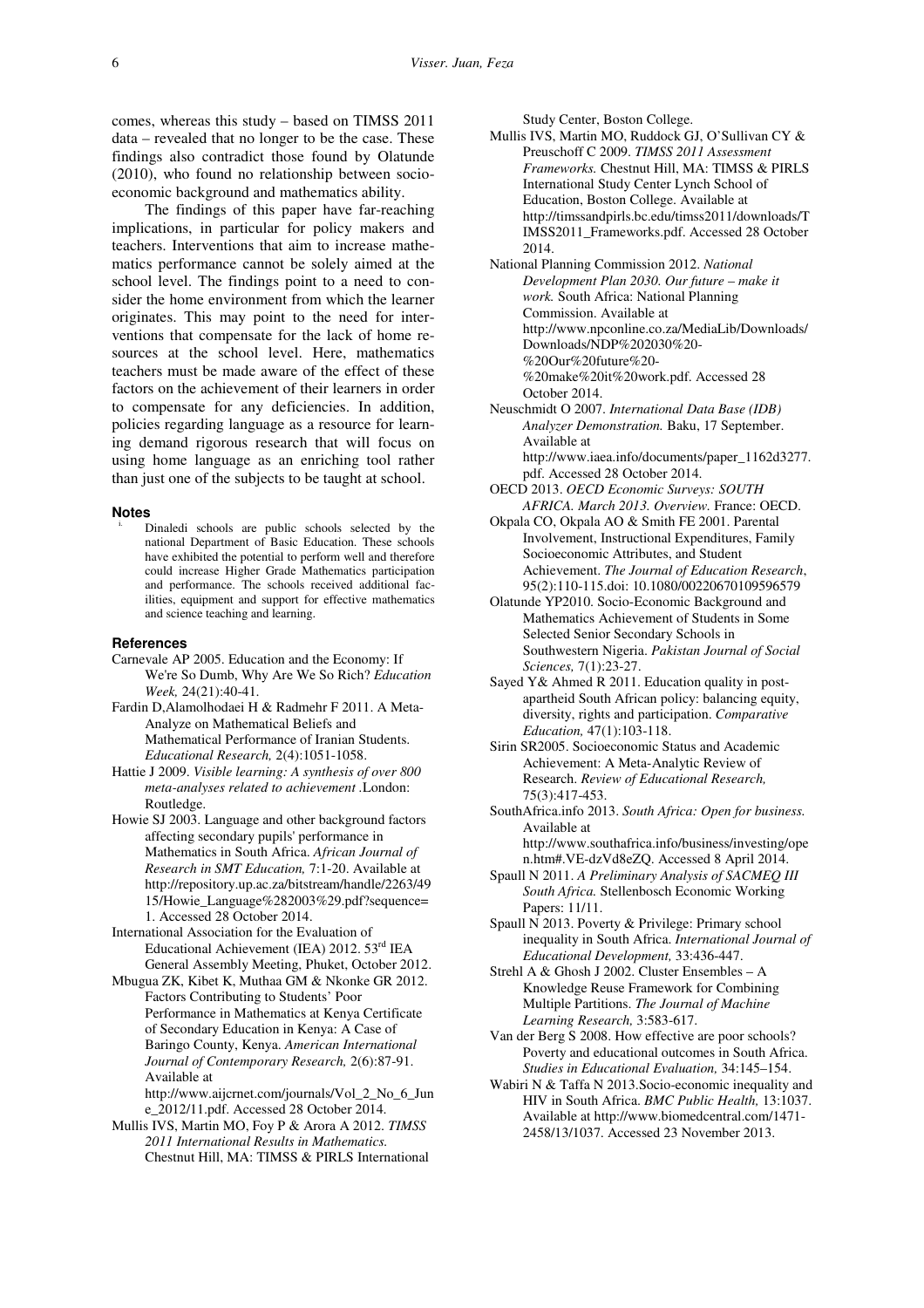### **Appendix**

The sets of variables selected for inclusion in the regression analyses for this study are provided below.

### Measurement of Home Resources

The selected home resource variables were all taken from the learner questionnaire and included the following (cf. TablesA1 and A2): BSBG03 (how often the language of the test has been spoken at the learner's home); BSBG04 (the number of books at home); HOMEASSET (the number of home assets such as a fridge, television, own room,<br>computer. internet connection. etc.): computer, internet connection, etc.); PARENTOUAL MP (this variable indicates if the highest qualification of either parent was equal to Grade 12 (Matric) or higher:  $MP =$  Matric Plus) and PARENTQUAL\_PM (if the highest qualification of either parent was higher than Grade 12 (Matric): PM = Post-Matric); and PARENTINVOLV (a measure of parental involvement in school homework at home).

The variable HOMEASSET was generated from learners' responses to 18 listed assets in the learner questionnaire. Learners were asked to indicate whether each of the listed assets was present at their homes (dichotomous variables -yes/no response). Frequency analysis was done on the responses to each listed asset. Missing values ranged from 2.3% to 7.1% across all assets. The variable HOMEASSET was generated by adding the responses of all assets where the number of positive responses was less than 75%. Put differently, if a specific asset was present in 75% or more of the learners' homes it was excluded from the newly generated variable. Ten of the eighteen assets were included in the newly developed variable*.*

The variable PARENTINVOLV contains the factor scores from a Principal Component Analysis (PCA) of learner responses to four questions in the learner questionnaire (cf. Table A3). Missing values on these four questions ranged from 5.9% to 6.9%. The questions are listed below. The learners had to respond by selecting options (every day or almost every day  $= 3$ , once or twice a week  $= 2$ , once or twice a month  $= 1$ , never or almost never  $=$  $(0)$ 

- My parents ask me what I am learning in school;
- I talk about my schoolwork with my parents;
- My parents make sure that I set aside time for my homework;
- My parents check if I do my homework.

The PCA extracted a unidimensional (onedimensional) component named as PARENTINVOLV, with reliable internal consistency (four items; Cronbach's Alpha:  $\alpha$ =0.76) and which explains 58% of the variance in the sample (cf. Table A3).

#### Measurement of School Resources

A set of variables from the mathematics teacher questionnaire and the school questionnaire was used for school resource variables (cf. Tables A4 and A5). The variables included: BTBG12 (the number of learners per class), BCBG07 (the number of computers available for mathematics instruction), BTBG08A (school building needs significant repair), BTBM20A (use of textbooks), BTBM20B (use of workbooks), BTBM20C (use of concrete objects or materials), and BTBM20D (the availability of computer software for mathematics instruction). The four latter variables were further disaggregated into resources used as basis of instruction (with a postfix of \_B) and resources used as a supplement (with a postfix of  $\_\mathbf{S}$ ).

Another variable included in the regression model was an index called BCBGMRS *(Index on instruction affected by resource shortages)* which was developed by the IEA from principals' responses to twelve questions in the school questionnaire. The questions investigated how the capacity of the school to provide instruction was affected by shortages of six general school resources and six mathematics-specific resources. High values of above 11.1 on the index indicate that the instruction at the school has not been affected while values of below 7.3 on the index indicate that instruction at the school has been severely affected by resource shortages.

Tables A4 and A5 provide lists and descriptive statistics of all independent variables on school resources selected and used in a regression model with mathematics performance as the dependent variable.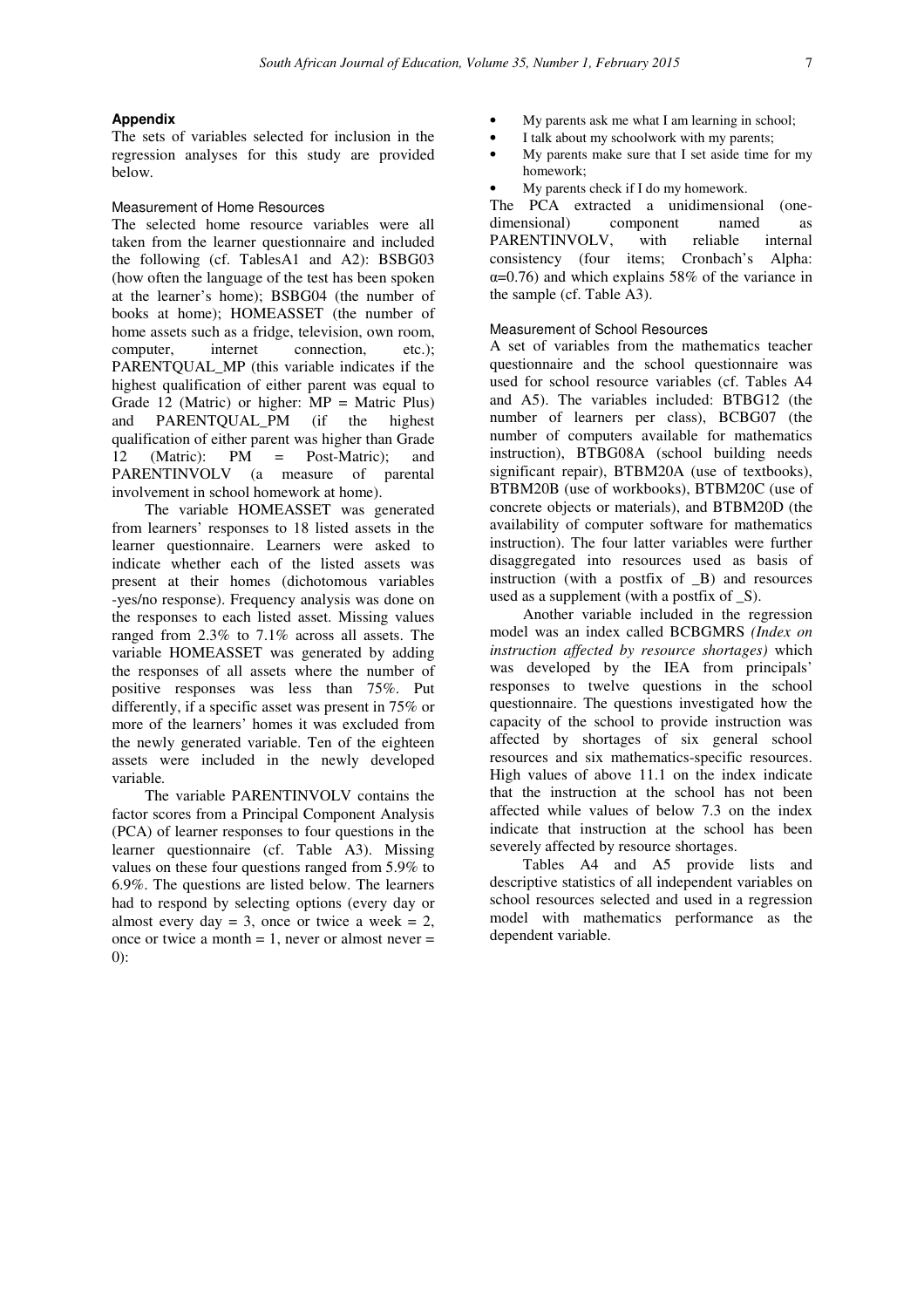| <b>Table AT</b> Statistics on the selected continuous variables related to HOME resources |                     |         |           |                       |                         |          |         |         |
|-------------------------------------------------------------------------------------------|---------------------|---------|-----------|-----------------------|-------------------------|----------|---------|---------|
| School resource variables                                                                 | Variable name       | N valid | N missing | Mean (Standard error) | Standard deviation (SD) | Variance | Minimum | Maximum |
| Parental involvement in learner's school work<br>at home (Factor score)                   | <b>PARENTINVOLV</b> | 10,866  | ,103      | 46.85(.0095)          |                         |          |         | 0.94    |

**Table A1** Statistics on the selected continuous variables related to HOME resources

**Table A2** Statistics on the selected nominal variables related to HOME resources

| Home resource variables and attributes                | Variable name               | Frequency | Percent | Valid Percent |
|-------------------------------------------------------|-----------------------------|-----------|---------|---------------|
| How often the language of testing is spoken at home   | BSBG03                      |           |         |               |
| Sometimes or never $(=0)$                             |                             | 7,836     | 65.5    | 66.3          |
| Always or almost always $(=1)$                        |                             | 3,986     | 33.3    | 33.7          |
| N missing                                             |                             | 147       | 1.2     |               |
| Number of books at home                               | BSBG04                      |           |         |               |
| $0-25$ books $(=0)$                                   |                             | 8,706     | 72.7    | 74.4          |
| More than $25$ books $(=1)$                           |                             | 3,000     | 25.1    | 25.6          |
| N missing                                             |                             | 263       | 2.2     |               |
| Home assets                                           | <b>HOMEASSET</b>            |           |         |               |
| None of the selected assets                           |                             | 343       | 2.9     | 2.9           |
| 1 of the selected assets                              |                             | 691       | 5.8     | 5.8           |
| 2 of the selected assets                              |                             | 1,045     | 8.7     | 8.8           |
| 3 of the selected assets                              |                             | 1,472     | 12.3    | 12.4          |
| 4 of the selected assets                              |                             | 1,805     | 15.1    | 15.2          |
| 5 of the selected assets                              |                             | 1,627     | 13.6    | 13.7          |
| 6 of the selected assets                              |                             | 1,438     | 12.0    | 12.1          |
| 7 of the selected assets                              |                             | 1,133     | 9.5     | 9.6           |
| 8 of the selected assets                              |                             | 874       | 7.3     | 7.4           |
| 9 of the selected assets                              |                             | 724       | 6.0     | 6.1           |
| All 10 of the selected assets                         |                             | 706       | 5.9     | 6.0           |
| N missing                                             |                             | 111       | 0.9     |               |
| Either parent with Grade 12 or higher qualification   | PARENTQUAL_MP               |           |         |               |
| Below matric $(=0)$                                   | $(MP = \text{Matrix Plus})$ | 2,261     | 18.9    | 25.8          |
| Grade 12 (Matric) or above $(=1)$                     |                             | 6,516     | 54.4    | 74.2          |
| N missing                                             |                             | 3,192     | $26.7*$ |               |
| Either parent with qualification higher than Grade 12 | PARENTQUAL_PM               |           |         |               |
| Grade 12 (Matric) or below $(=0)$                     | $(PM = Post-matrix)$        | 5,193     | 43.4    | 59.2          |
| Above matric $(=1)$                                   |                             | 3,584     | 29.9    | 40.8          |
| N missing                                             |                             | 3.192     | $26.7*$ |               |

Note: 13.0% of the 26.7% is accounted for by learners who selected the option 'I don't know' for the qualification level of both parents. The rest (13.7%) represents missing values, which could also indicate a lack of knowledge of parents' qualification levels.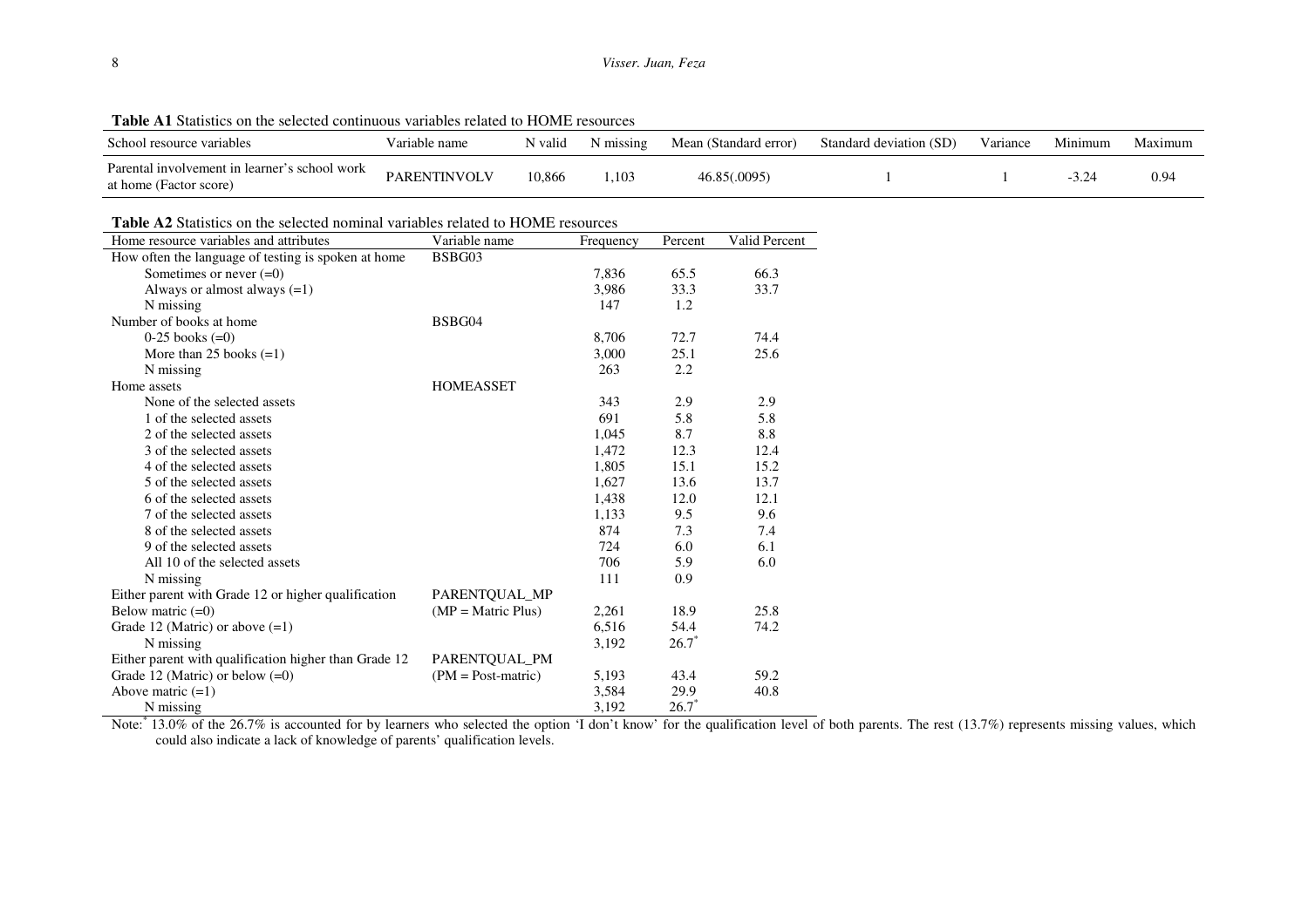| Component                                       |       | Initial Eigenvalues                                         |                | <b>Extraction Sums of Squared Loadings</b> |               |                |  |  |
|-------------------------------------------------|-------|-------------------------------------------------------------|----------------|--------------------------------------------|---------------|----------------|--|--|
|                                                 | Total | % of Variance                                               | Cumulative $%$ | Total                                      | % of Variance | Cumulative $%$ |  |  |
|                                                 | 2.337 | 58.414                                                      | 58.414         | 2.337                                      | 58.414        | 58.414         |  |  |
|                                                 | .639  | 15.974                                                      | 74.388         |                                            |               |                |  |  |
|                                                 | .575  | 14.381                                                      | 88.768         |                                            |               |                |  |  |
|                                                 | .449  | 11.232                                                      | 100.000        |                                            |               |                |  |  |
|                                                 |       | Extraction Method: Principal Component Analysis.            |                |                                            |               |                |  |  |
| Component Matrix <sup>a</sup>                   |       |                                                             |                |                                            | Component     |                |  |  |
|                                                 |       |                                                             |                |                                            |               |                |  |  |
|                                                 |       | My parents check if I do my homework.                       |                | .807                                       |               |                |  |  |
|                                                 |       | My parents make sure that I set aside time for my homework. |                | .776                                       |               |                |  |  |
| My parents ask me what I am learning in school. |       |                                                             |                |                                            | .744          |                |  |  |
| I talk about my schoolwork with my parents.     |       |                                                             |                |                                            | .728          |                |  |  |
|                                                 |       | Extraction Method: Principal Component Analysis.            |                |                                            |               |                |  |  |
| a. 1 component extracted.                       |       |                                                             |                |                                            |               |                |  |  |

**Table A3** Results of PCA - Total Variance Explained for PARENTINVOLV

# **Table A4** Statistics on the selected continuous variables related to SCHOOL resources

| School resource variables                                   | Variable name  | N valid | N missing | Mean (Standard error) | Standard deviation (SD) | Variance | Minimum | Maximum |
|-------------------------------------------------------------|----------------|---------|-----------|-----------------------|-------------------------|----------|---------|---------|
| Number of learners per class                                | BTBG12         | 11.969  |           | 46.85(0.164)          | 17.97                   | 323.05   | 10      | 118     |
| Number of computers available for instructional<br>purposes | BCBG07         | 10.783  | .186      | 24.54 (0.353)         | 36.63                   | 1341.35  | 0       | 288     |
| Index on instruction affected by resource<br>shortages      | <b>BCBGMRS</b> | 11.496  | 473       | 9.292(0.015)          | . 59                    | 2.52     | 4.851   | 15.23   |